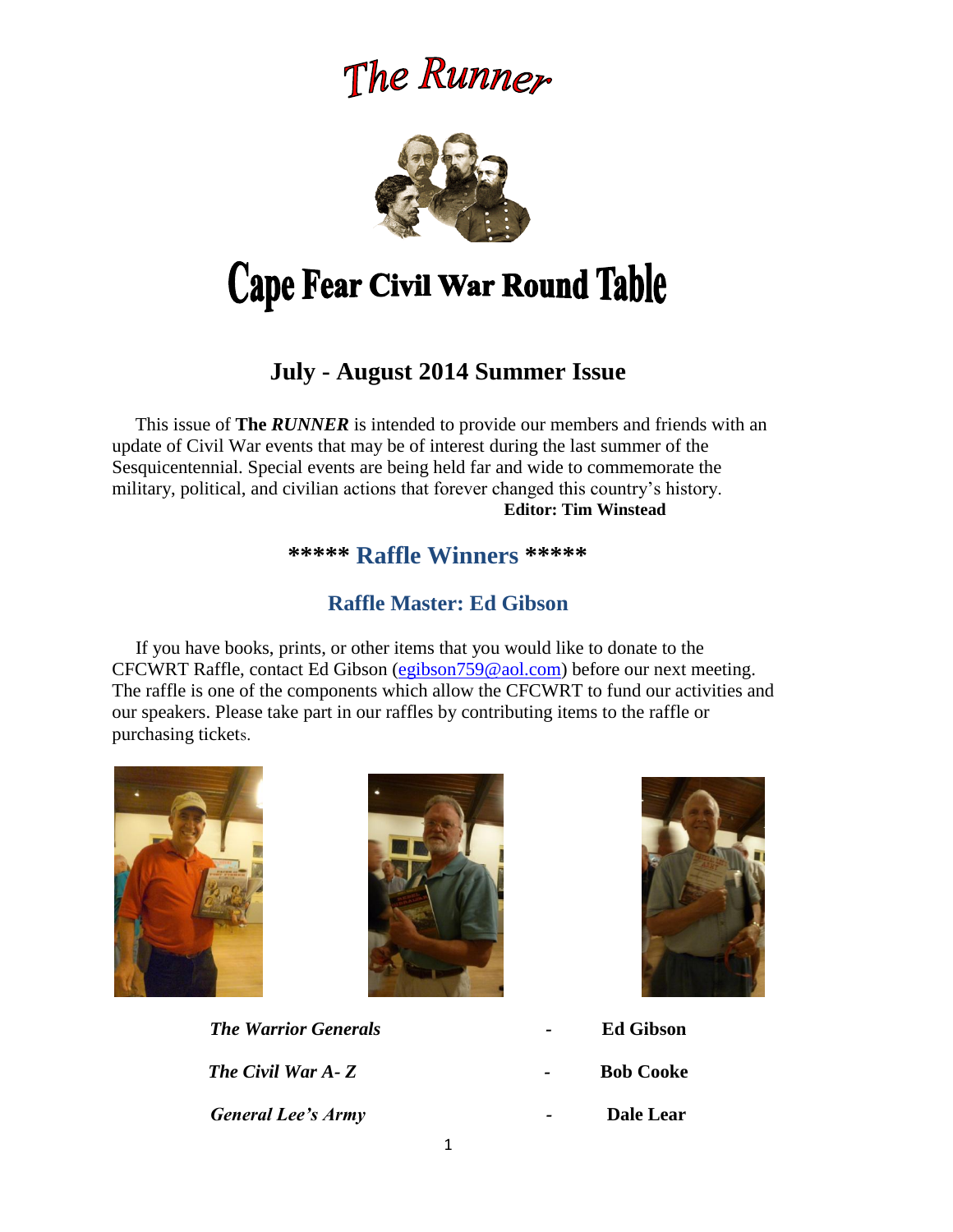**Confedrate in the Attic <b>and Confedrate in the Attic dividends Figure 2 Dick Covell** 



**Faces** of

*Rebel Gilbraltar -* **Chris Mowrey**



| <b>The Last Generation</b> | $\sim$ | <b>John Bulger</b>   |
|----------------------------|--------|----------------------|
| aces of Fort Fisher        | $\sim$ | <b>John Winecoff</b> |

**Winners All!**

 **Thank all of you for supporting the raffle – this event helps ensure that we can continue to attract a variety of speakers to our meetings.**

## **\*\*\*\*\* Trivia Questions for July & August \*\*\*\*\***

**1 –** The Third Confederate Conscription Act of February 1864 established what ages for service in the Confederate Army?

**2 –** Where and when was a sitting president of the United Sates subjected to direct fire from an enemy combatant?

**3 –** On June 15, 1864, units of Grant's army arrived before Petersburg in a move that gained the advantage over Lee's Army of Northern Virginia. General William (Baldy) F. Smith led 10,000 Union soldiers in an attempt to overwhelm the Confederate defenders before Lee could move his army south of the James River. Who led the successful defense of the Confederate positions?

**4 –** The Battle of Moores Creek Bridge took place on February 27, 1776 in a remote area located about 20 miles north of Wilmington. A force of Americans defeated British loyalists who were marching to the coast to meet elements of the British army. This victory effectively ended British authority in North Carolina and was a stimulus for North Carolina to become the first colony to back independence from Great Britain.

 During the brief battle, one patriot was killed. Who was this first North Carolinian to lose his life during the Revolutionary War?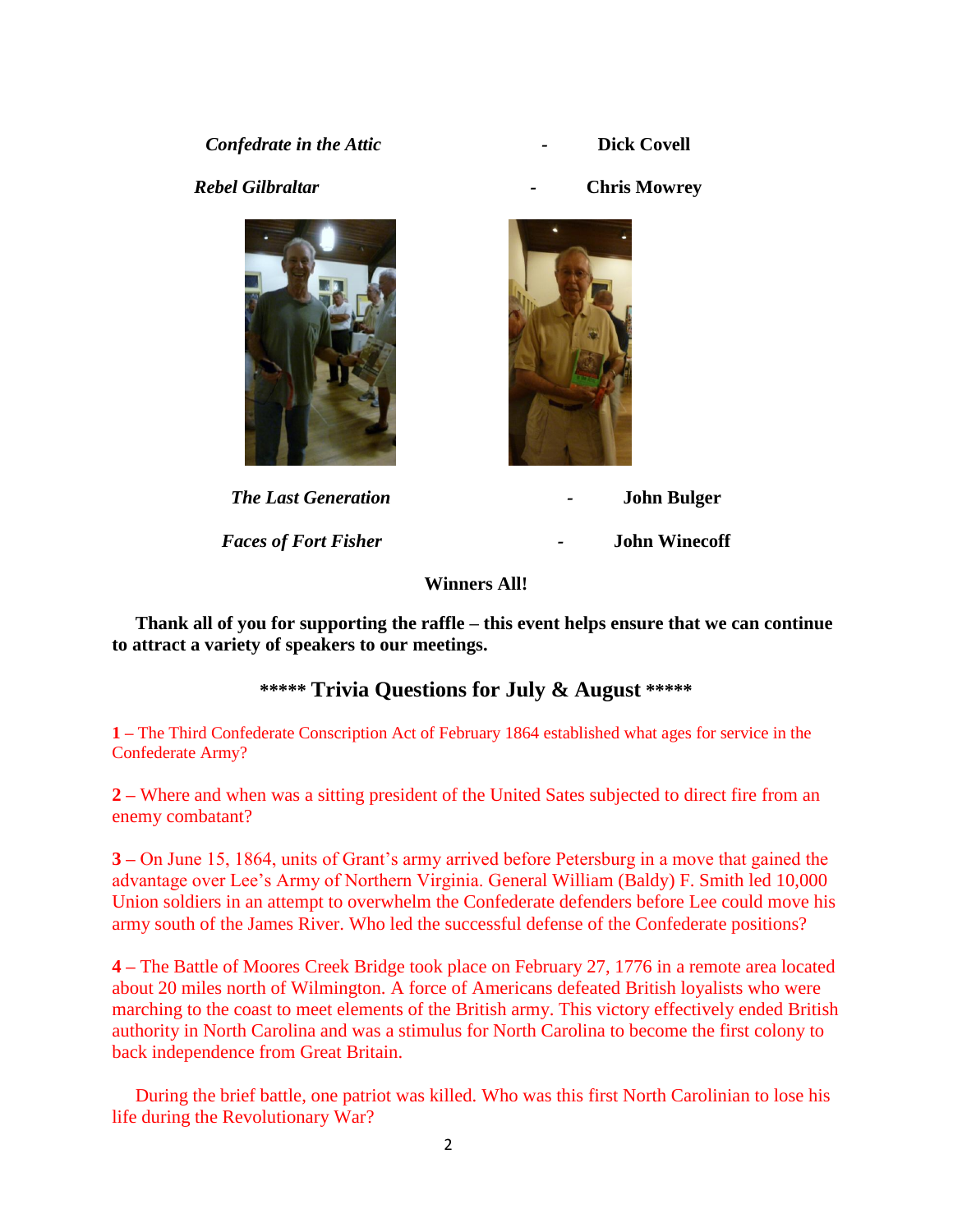\*\*\*\*\* **Member News & Activities** \*\*\*\*\*



*Robert E. Lee*

 If you have member news or news about Civil War events that you think would be of interest to CFCWRT membership, send me an email with the details. Thanks.

**1 - Early Bird Dues Payments**: As has been our practice for several years, your Round Table Steering Committee authorized an Early Bird payment period ending on **31 August**. The regular family rate for dues is \$30 but an Early Bird rate of \$25 applies until 31 August (postmark rules). Save \$5 by paying early and then purchase 6 raffle tickets which are then, effectively, free.

Next meeting, Thursday evening, **11 September, 2014**.

**2 -** On May 18, the 145th Annual Confederate Memorial Service was held at the Confederate Mound in Wilmington's Oakdale Cemetery. Flowers and wreaths were placed by several groups in remembrance of the soldiers in this mass grave, many from Ft. Fisher.

 The CFCWRT was represented by President Bob Cooke and Ed Gibson. Bob placed a wreath at the mound on behalf of our members. Also present were our members Linda Lashley, Martha Watson, Yvonne Brown and Judy Ward reenacting the "Mourning Ladies" of the United Daughters of the Confederacy Chapter 3.

**Linda Lashley**

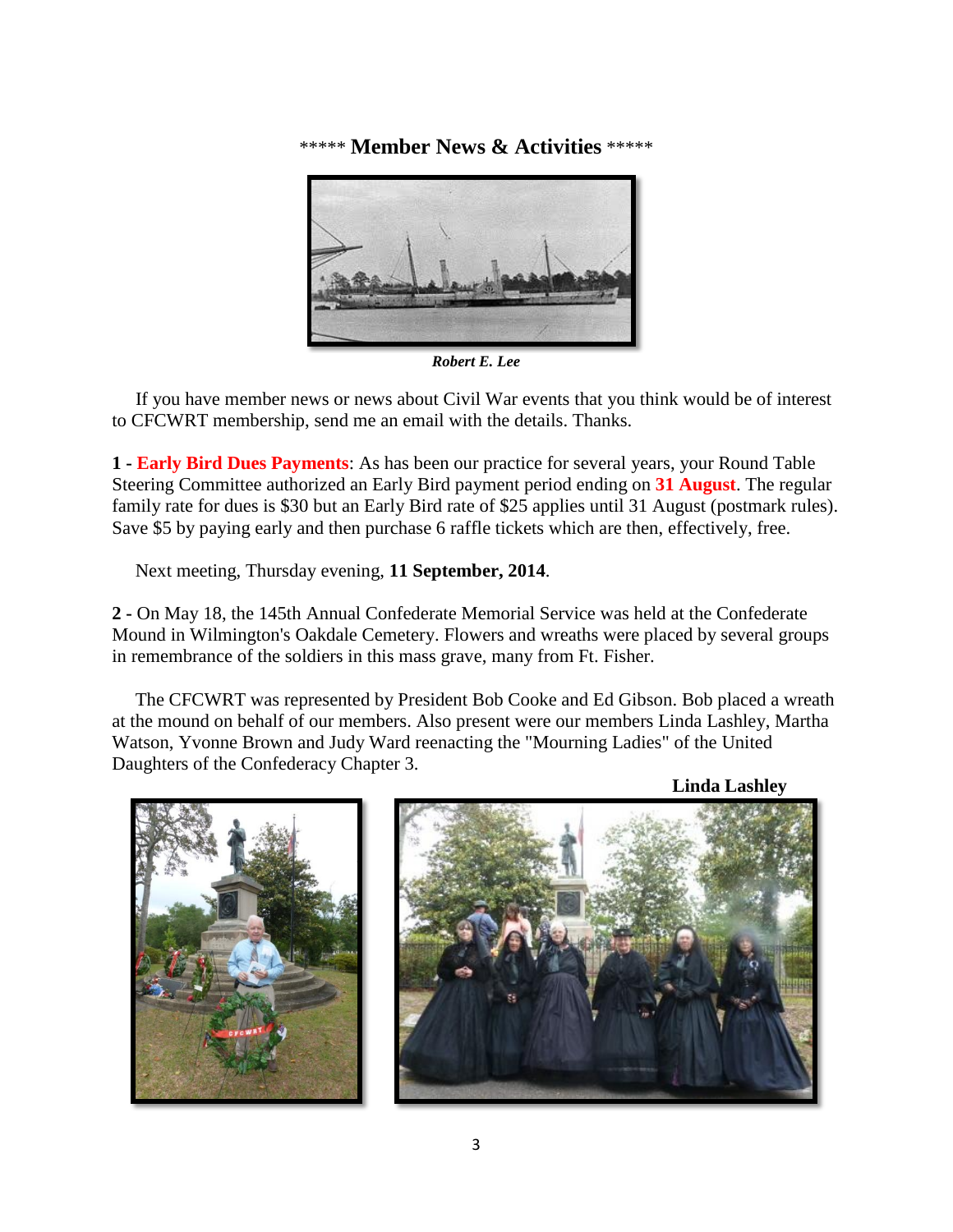**3 –** Lance Bevins and Tim Winstead joined members of **Hood's Texas Brigade Association Re-Activated (HTBAR)** for the third year of following in "The Footsteps of the Brave." This year's tour (June  $3rd - 7<sup>th</sup>$ ) followed the Texas Brigade throughout the 1864 Overland Campaign. **Rick Eiserman,** our April speaker, organized an excellent tour as **Gordon Rhea, Bobby Krick** and **Dr. Richard Sommers** provided expert commentary on The Wilderness, Spotsylvania Court House, North Anna River, Cold Harbor, Fort Harrison, and Darbytown & New Market Roads.

 I have been on all three tours and have thoroughly enjoyed them. From approximately 4,000 men in 1862, the Texas Brigade was reduced to less than 500 men by October 1864. From their initial success at Gains Mill to their last charge at Darbytown & New Market Roads, the Texas Brigade experienced some of the most vicious fighting of the war. The Texas Brigade, its commanders, its soldiers and their stories have provided a most enlightening experience.

**4** – On June 21<sup>st</sup>, numerous members of the CFCWRT/BCWRT joined other members of the **Cape Fear Revolutionary War Round Table** on a tour of Bladen County colonial plantations, churches and cemeteries located along the banks of the Cape Fear River. On a seasonally warm and humid day, the attendees learned about events and people who helped shape the early history of this area. Connie Hendrix, Linda Lashley, Kitsey Lackey, Mary McLaughlin, Mike Powell, Wally Rueckel, and Tim Winstead were among those who attended.



**5 –** If you cannot get enough regional history, you might consider joining the **Cape Fear Revolutionary War Round Table**. Learn of the Revolution and the people in the area who fought for or against the British Empire. Check out the RT's Facebook page for additional information. Contact Connie Hendrix with questions about membership: [Hend5678@ec.rr.com](mailto:Hend5678@ec.rr.com)

 The events that occurred in this area before, during and after the Revolutionary War influenced the actions taken in this area during the Civil War. Southern grandfathers and fathers, who experienced the Revolution, sent their sons and grandsons to the Second War of Independence based upon their beliefs as to what independence meant.

**6 – CSS** *Neuse &* **Gov. Caswell Memorial – July 12 – 10AM – 4PM. Weapons of the Civil War.** During the Civil War weapons technology changed dramatically. The program will showcase an extensive collections of Civil War small arms and weapons; ranging from large to small and common to obscure items including marlin spikes, torpedoes, grappling hooks, Enfield rifles, a Dresden rifle, and many more. There will also be outdoor firing demonstrations throughout the day. Admission is free, and open to the public.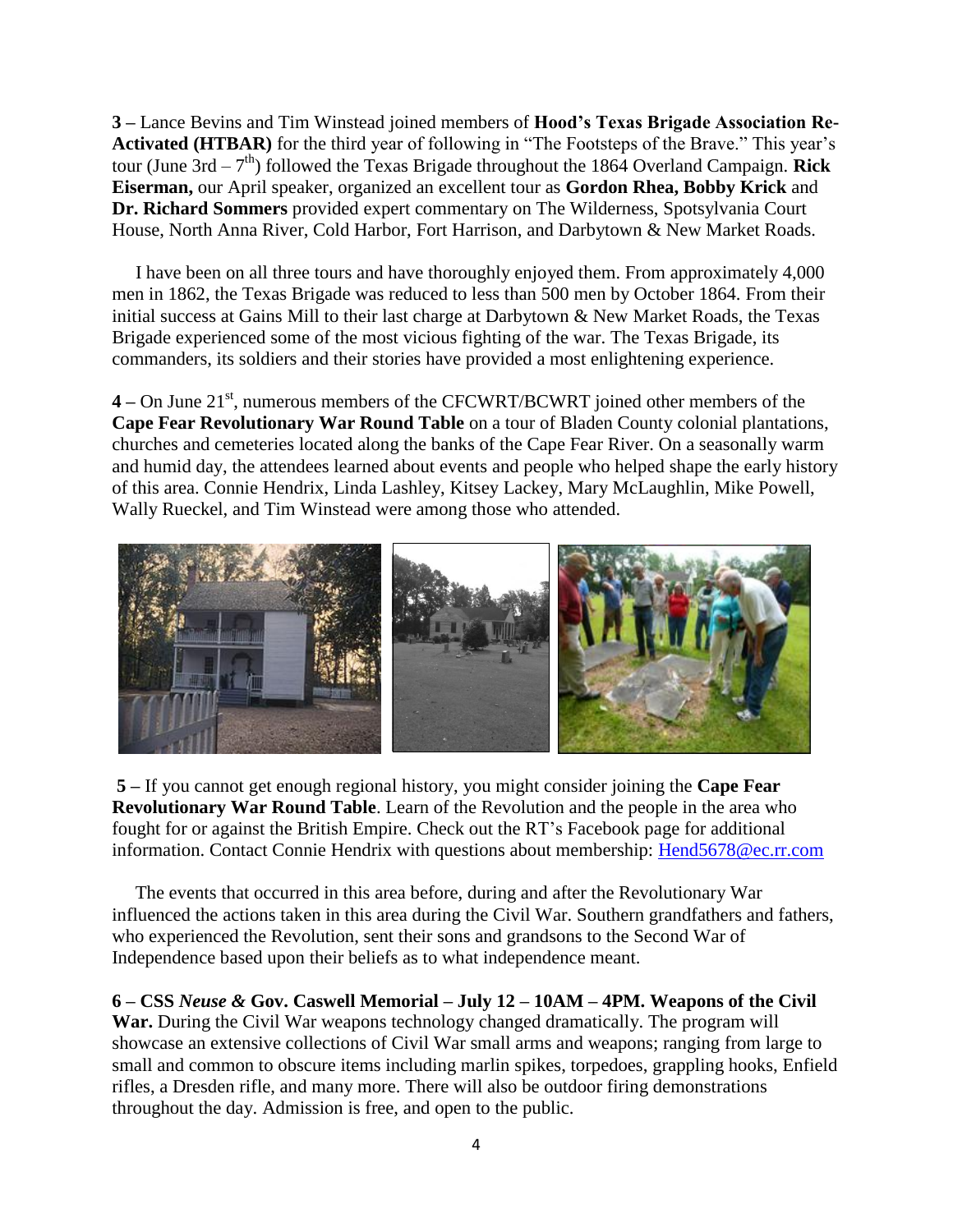**7 – Fort Anderson State Historic Site – August 9 – 10AM - 4PM. Mine Games: Torpedo Warfare in the Cape Fear River.** Visitors will learn about the role torpedoes played in the Cape Fear Defense System during the Civil War. These deadly water mines were more feared by the Union Navy than most of the forts. Demonstrations will be held on the hour. The event is free, and open to the public.

**8 – First Annual Emerging Civil War Symposium at Stevenson Ridge, "The Civil War 1864"** August 15-17, 2014. Stevenson Ridge is located on the Spotsylvania Court House Battlefield.

#### **Lecturers and Tour Guides:**

- Daniel T. Davis—"More Desperate Fighting Has Not Been Witness on this Continent.": Ulysses S. Grant and the Overland Campaign
- Phillip Greenwalt—From "Old Bald Head" to "Lee's Bad Old Man": A Study of the Second Corps, Army of Northern Virginia in 1864
- Chris Kolakowski—1864: The Last Stand of the Confederate Navy
- Chris Mackowski—An in-depth tour of the Spotsylvania Court House Battlefield
- Meg Thompson—A Bad Month for the President: Campaigning the Election of '64
- Kristopher White—A tour of the Wilderness and Spotsylvania Court House Battlefields
- Lee White—"To die like men": Patrick Cleburne and the Tennessee Campaign of 1864
- **Eric Wittenberg—The Trevilian Station Raid**
- (Also joining us for the Friday roundtable discussion is author David A. Powell and publisher/author Theodore P. Savas.)

For a complete list of speakers, subjects, cost, etc:

#### **<http://emergingcivilwar.com/emerging-civil-war-symposium-at-stevenson-ridge/>**

### **\*\*\*\*\* June – August 1864 \*\*\*\*\***

**Editor Note:** June – August 1864, was a critical period during the American Civil War. The relentless and simultaneous military actions ordered by General Grant began to reveal the deficiencies that the Confederate government faced.

 In **June 1864**, the plight the South found itself in was highlighted when the Confederate government ordered that men up to the age of 70 could be conscripted into the army. Grant lost a considerable number of men at Cold Harbor but they could be replaced. Any loss for the South now was of much greater harm.

June 1<sup>st</sup>: The **Battle of Cold Harbor** started. Grant attacked Lee's position near to the 1862 Seven Days battlefields.

 Sherman sent out nearly 7,000 troops (3,000 cavalry and nearly 4,000 infantry) to hunt down the cavalry of Bedford Forrest, who continued to be a serious problem along Sherman's supply lines. It was Bedford Forrest's cavalry that was associated with the Fort Pillow, Tennessee, incident.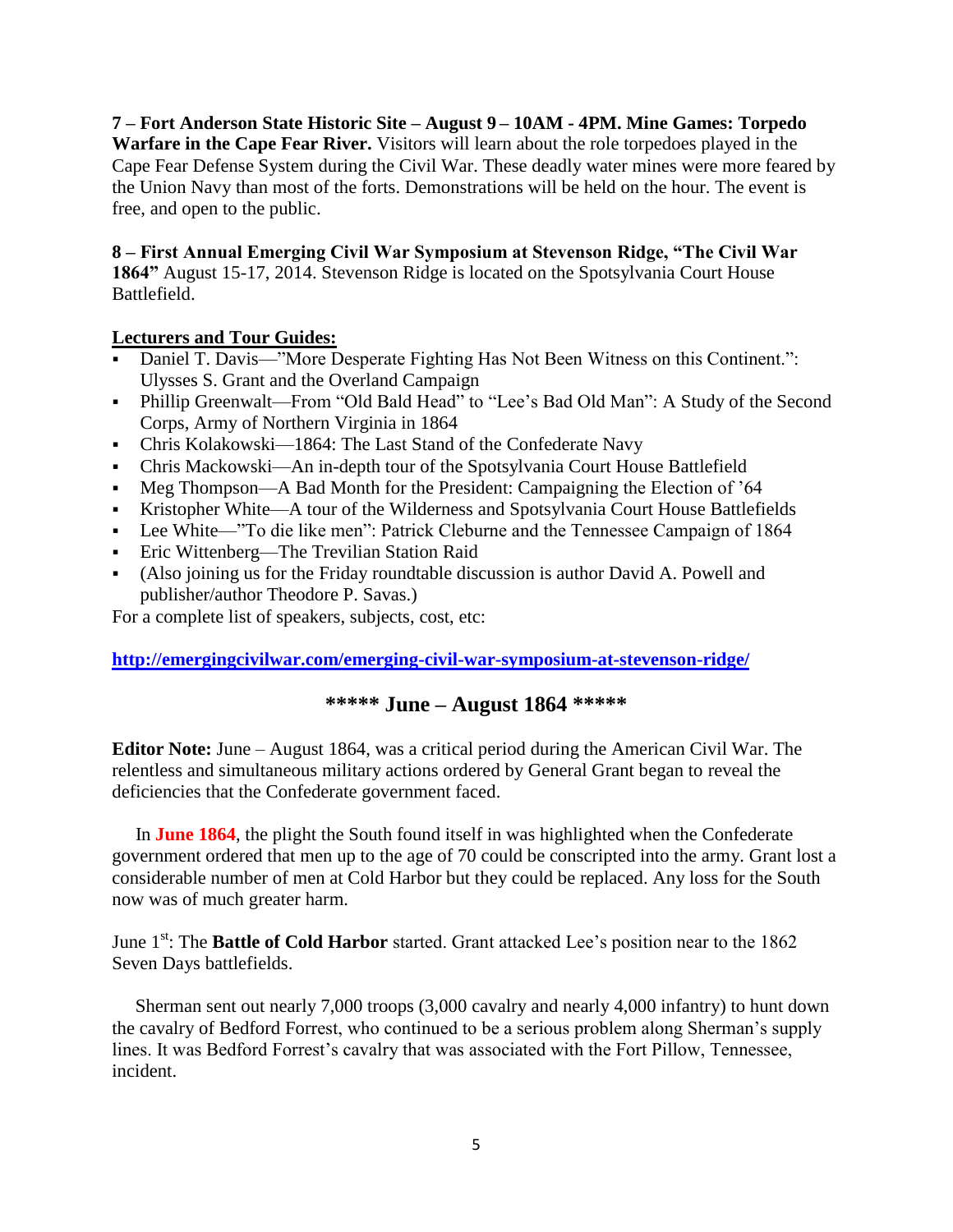June  $2<sup>nd</sup>$ : Grant spent the day improving the entrenchments of his army. Having captured the Allatoona Pass, Sherman was able to speed up his drive to Atlanta.

June 3<sup>rd</sup>: At 04.30 Grant launched a major attack on Lee's positions at Cold Harbor. However, Lee's men were well dug in and in just one hour the Union force lost 7,000 men. The Confederates lost 1,500 men. At 12.00 Grant called off the attack. If the attack had been successful nothing would have stopped Grant and the Army of the Potomac getting to Richmond – just eight miles away. Those living in the city could hear the cannon fire.



**Lance Bevins, Rick Featherston, and Tim Winstead** before Confederate Fortifications At Cold Harbor – June 5, 2014

June 5<sup>th</sup>: The South suffered a major defeat at Piedmont in the Shenandoah Valley. A Confederate force of 5,000 suffered 1,500 casualties, including the loss of their commanding officer, General W E Jones. The Confederate army was incapable of sustaining a 30% loss.

June  $6<sup>th</sup>$ : Union troops commanded by Major-General David Hunter destroyed much private property in the Shenandoah Valley.

June  $8<sup>th</sup>$ : Lincoln received the nomination from the National Union Convention to stand for president in the forthcoming election. The party platform was that there should be no compromise with the South.

June  $10<sup>th</sup>$ : The Confederate Congress introduced military service for all men in the South aged between 17 and 70. (**Editor Note**: The Third Conscription Act of the Confederate Congress on February 17, 1864, established ages for service between 17 and 50.Conscription laws, with its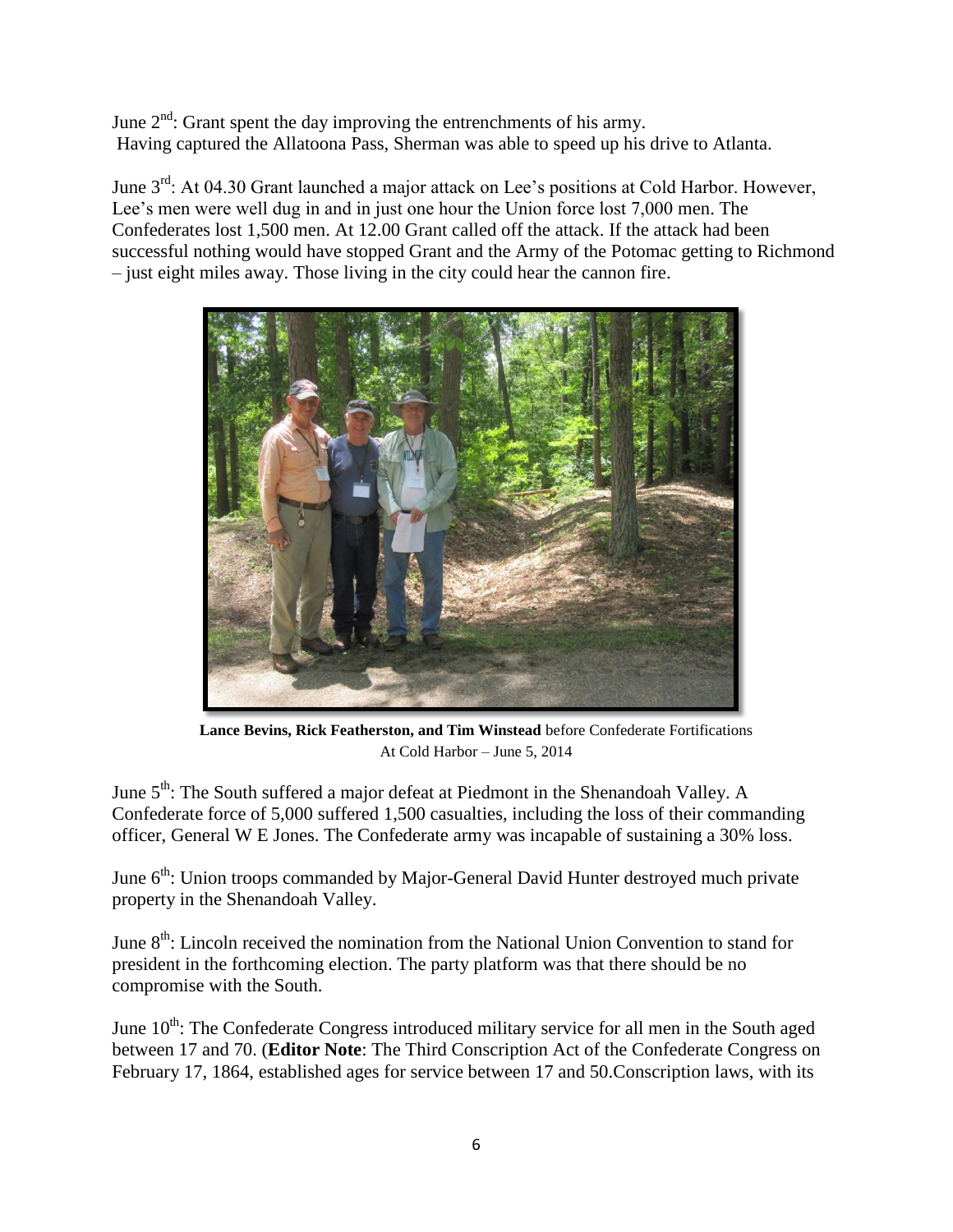system of exemptions, substitutes and state government interference were controversial throughout the war.)

Bedford Forrest defeated a large Union force at Brice's Cross Roads, Mississippi. Forrest had 3,500 men under his command while the Union cavalry force, commanded by General Samuel Stugis, stood at 8,000. The Union army suffered over 25% casualties (a total of 2,240) to Forrest's total loss of 492 men.

#### **June 11th: Union General David Hunter occupies Lexington, Virginia and on June 12th Hunter ordered VMI burned.**

June  $12^{th}$ : After some days of military inactivity, the Army of the Potomac moved out of its lines at Cold Harbor. However, while the army had not been fighting, it had been constructing better roads and pontoons to allow for the swifter movement of men and supplies. Such planning paid off.

June  $13<sup>th</sup>$ : Lee withdrew his army to Richmond in the belief that Grant had built the roads and pontoons to allow his army to get behind the Army of Northern Virginia and attack Richmond. Lee was wrong in his assessment.

June 14<sup>th</sup>: The South lost one of its top generals, Leonidas Polk. Killed by artillery fire on Pine Mountain, Polk was not a great strategic commander but he was popular with his men and his loss was a bitter blow to the morale of the Army of the Tennessee.

June  $15<sup>th</sup>$ : The North started a major assault on Petersburg, the 'backdoor to Richmond'.

June  $16<sup>th</sup>$ : More units from the Army of the Potomac joined the attack on Petersburg. Against the odds, the defenders held out.

June  $17<sup>th</sup>$ : The defenders of Petersburg managed a counter-attack. It was not successful, but it did stop the Union troops from advancing any nearer to Petersburg.

June 18<sup>th</sup>: Lee's main army arrived at Petersburg to bolster the city's defences. The North carried out the last of its attacks – the four days fighting for Petersburg had cost the Union 8,000 men.

June  $20<sup>th</sup>$ : Grant decided to besiege Petersburg. He concluded that even the Army of the Potomac could not sustain further heavy losses.

June 21<sup>st</sup>: President Lincoln paid a visit to the Army of the Potomac. Grant enlivened the command of the army by appointing new generals. He hoped that new blood would invigorate the way the Army of the Potomac is led. One of his appointments was General David Birney who was given the command of II Corps.

June 22<sup>nd</sup>: The Confederates launched a ferocious attack on Birney's II Corps at Jerusalem Plank Road. Birney lost 604 killed, 2494 wounded and 1600 captured. The Confederates lost in total 500 men.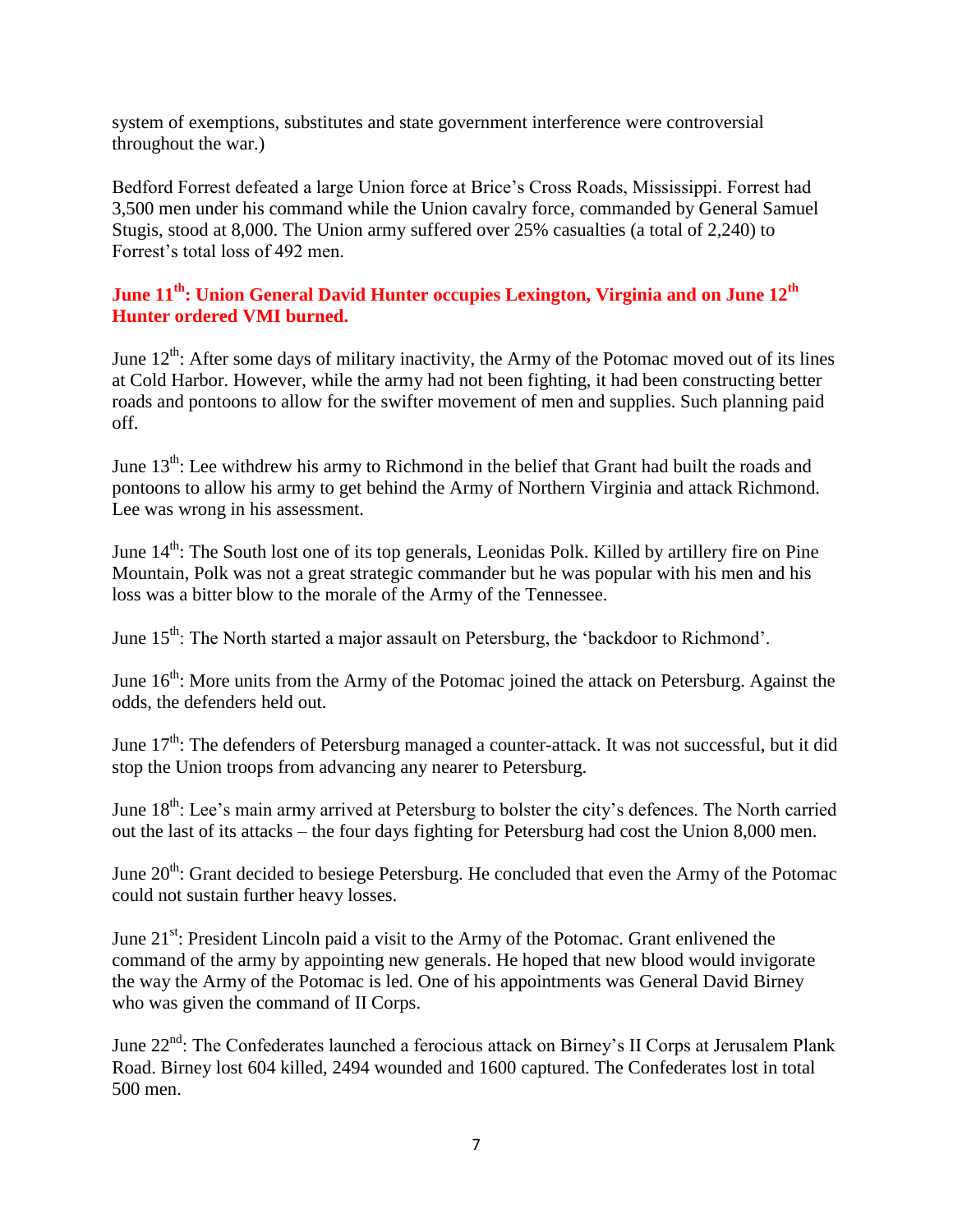June  $25<sup>th</sup>$ : Union forces started to build a tunnel underneath one of the main Confederate redoubts in Petersburg.



June  $27<sup>th</sup>$ : Sherman launched a major attack against Confederate positions at Kennesaw Mountain. The North's forces were stopped just short of the Confederates front line. Union losses were 2,000 killed or wounded out of 16,000 men.

June  $28<sup>th</sup>$ : Though they held Sherman at Kennesaw Mountain, the South knew that it was only a matter of time until it fell, such was the size of the force they were facing. Their commander here, Johnston, decided to pull back to the Chattahoochee River.

**July 1864** was a curious month in the [American Civil](http://www.historylearningsite.co.uk/american-civil-war.htm) War. While it should have been clear that the South was in dire straits militarily, a rumour went round Washington that the capital was about to be attacked. In reality this was never an option open to Lee at this time. However, the panic in the city served Lee well. Sherman continued his relentless march to Atlanta.

July 1<sup>st</sup>: President Lincoln appointed Senator William Pitt Fessenden as Secretary of the Treasury. Though Fessenden was reluctant to take up the position, he soon proved to be a very good choice.

July  $2<sup>nd</sup>$ : Lee ordered that Confederate troops had to destroy the Baltimore to Ohio railway. If this was successful, it would greatly hinder the movement of Union troops should they be required to defend the capital.

July  $3<sup>rd</sup>$ : Washington DC was awash with rumours that the South was about to launch an attack on it; the numbers talked about were grossly inflated but this would have fitted in with Lee's desire to destroy the Ohio-Baltimore railway.

Sherman continued his advance on Atlanta.

.

July 4<sup>th</sup>: Lincoln vetoed the Wade-Davis Bill that would have introduced harsh settlements for rebel states. He was still convinced that a policy of reconciliation was required, not retribution

Having outflanked his opponents, Sherman's force was actually nearer to Atlanta than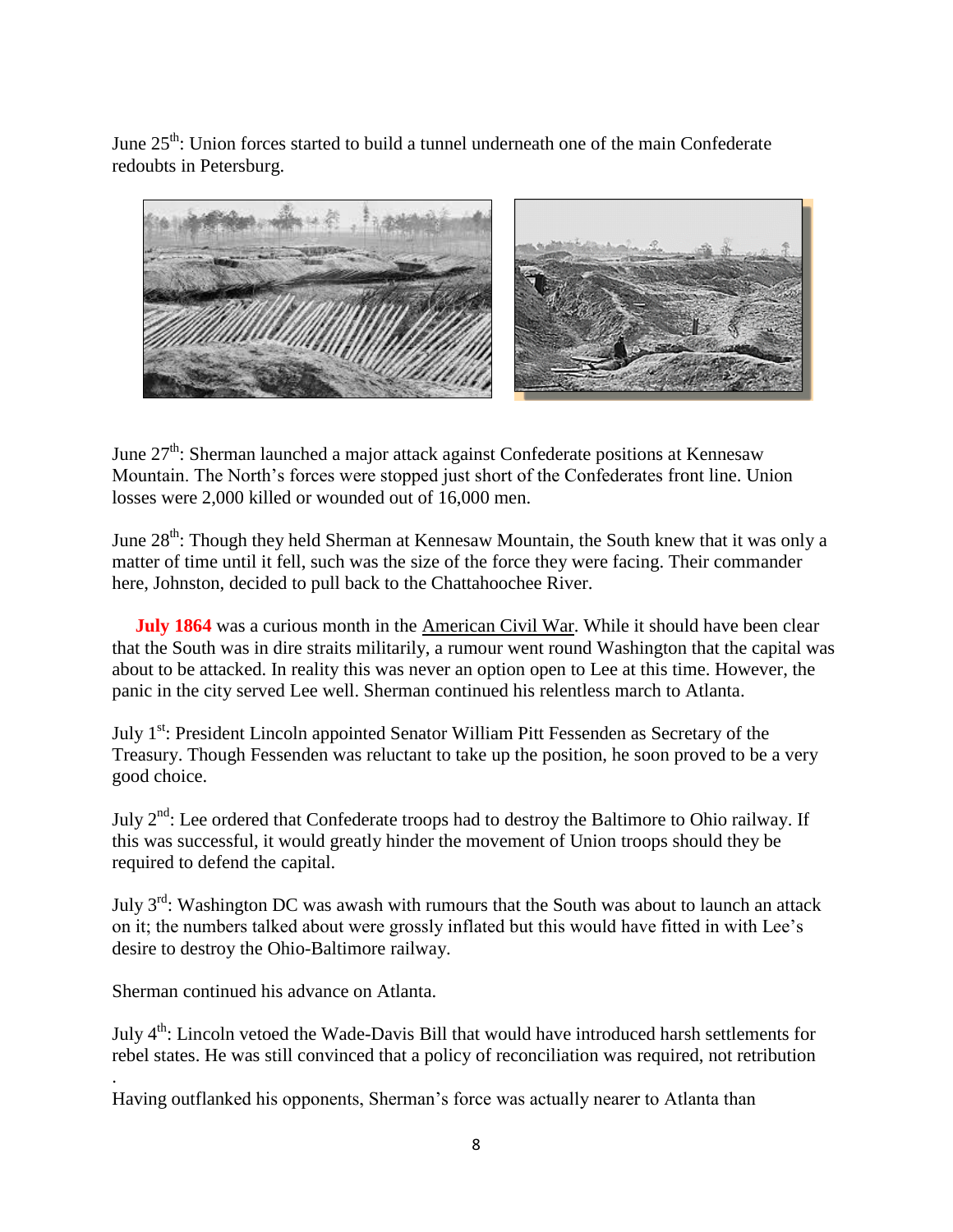Southern troops. This forced the South's commander in the area, Johnston, to make a hasty withdrawal so that Atlanta was better protected. Johnston set up his line of defence along the Chattahoochee River.

Editor's Note: Total War was a concept that Sherman believed was the quickest way to bring the war to a close. Only by making the civilian population feel the hurt, would the South yield.



July 5th: Panic ensued in Washington DC as many believed that the city was just about to be attacked.

Lincoln suspended habeas corpus in Kentucky, as he believed that the South was receiving too much help from the state's citizens. Martial law was introduced throughout the state.

July 6<sup>th</sup>: Thousands of Union troops were rushed to Washington. This is what Lee had hoped for as it relieved the pressure on his army.

July  $7<sup>th</sup>$ : General Johnston, tasked with facing the seemingly unstoppable for(ce) of Sherman's, received a letter from Jefferson Davis that criticised his decision to withdraw to the Chattahoochee. He also informed Johnston that he would receive no more reinforcements.

July 8<sup>th</sup>: Part of Sherman's army outflanked the defences at Chattahoochee and Johnston decided to withdraw to Atlanta.

July 9<sup>th</sup>: A hastily assembled Union force of 6,000 fought the South by the banks of the River Monocacy. The South's 10,000 men, most were experienced and battle-hardened, overwhelmed the Union troops. But the advance of the South was crucially delayed for a day – enough time to better organise the defences of Washington.

Johnston withdrew from his positions along the Chattahoochee and withdrew to Atlanta.

July  $10^{th}$ : Sherman took the decision not to make a full-frontal assault on Atlanta.

July  $11^{th}$ : Confederate troops commanded by General Early arrived on the outskirts of the capital. However, the impact of the summer heat had reduced the number he commanded from 10,000 to 8,000. Early was also lightly armed with small artillery guns. The delay at the River Monocacy was vital for the defenders as it allowed a force of 20,000 to gather in the city and to build more defences. Scouts informed Early as to what he faced and he decided to abandon his original plan to assault the capital. In fact, Early did the opposite – he ordered his men to withdraw from their positions.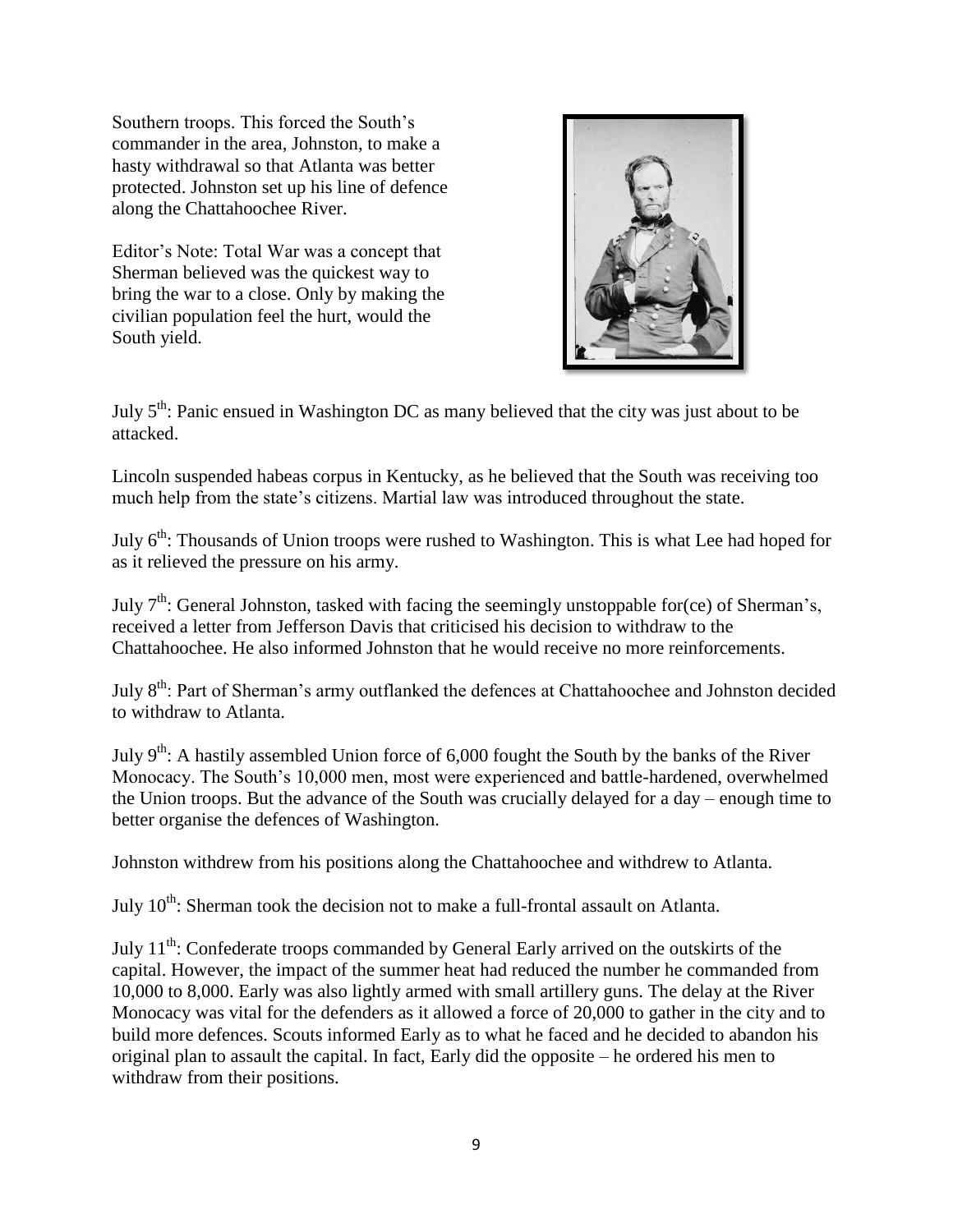July  $12^{th}$ : Lincoln observed the withdrawal of Early's troops from Fort Stevens.

July 14th: Pursued by Union troops, Early's men withdrew to the Shenandoah Valley. Lincoln expressed his belief that the pursuit had not been vigorous enough.

July 16<sup>th</sup>: Sherman started his advance on Atlanta.

July 17<sup>th</sup>: Jefferson Davis relieved Johnston of his command and appointed John B Hood in his place. Hood was the youngest commander of an army in the war aged 33 years. He lost his left arm at the Battle of Gettysburg and his right leg at the Battle of Chickamauga. Davis hoped that his fighting spirit and undoubted bravery would rub off on the men tasked with the defence of Atlanta.



July 18th: Lincoln rejected tentative peace talks with the South as they based their proposals on the basis that there would be an independent South.

July 19<sup>th</sup>: Sherman spread out his army in an attempt to surround Atlanta. Three separate Union armies faced the defenders in Atlanta - the Armies of the Tennessee led by McPherson, Cumberland led by Thomas and Ohio led by Schofield. Hood determined that his best approach was to attack one and inflict overwhelming damage on it before moving on to the next. Hood resolved to attack the Army of the Cumberland.

July 20<sup>th</sup>: Hood attacked the Army of the Cumberland with 20,000 men at Peachtree Creek. Thomas had a similar number of men. However, the South's army in Atlanta had spent months on the defensive and not the offensive. The attack was a major failure: the South lost four brigadier-generals in the attack and 4,000 men – 25% of those who fought for the South in the attack. The Union lost 300 dead and 1300 wounded – less than 10% of the total number of Union troops who fought at Peachtree Creek. For Hood and Atlanta, the failure at Peachtree Creek was a huge one.

July 21<sup>st</sup>: Union troops took a Confederate redoubt at Bald Hill, outside of Atlanta.

July 22<sup>nd</sup>: Undeterred by Peachtree Creek, Hood still believed that being offensively minded was his best approach. He ordered an attack on the Army of the Tennessee commanded by McPherson who was killed in this battle. Both sides claimed victory in the battle. The North lost a total of 3772 men (1333 wounded) while it is thought that the Confederates lost 6,500 men killed and wounded with another 2,000 missing. However, Hood claimed the battle as a victory as his men captured 13 artillery guns. But the defenders of Atlanta could not afford to lose 8,500 men in one battle.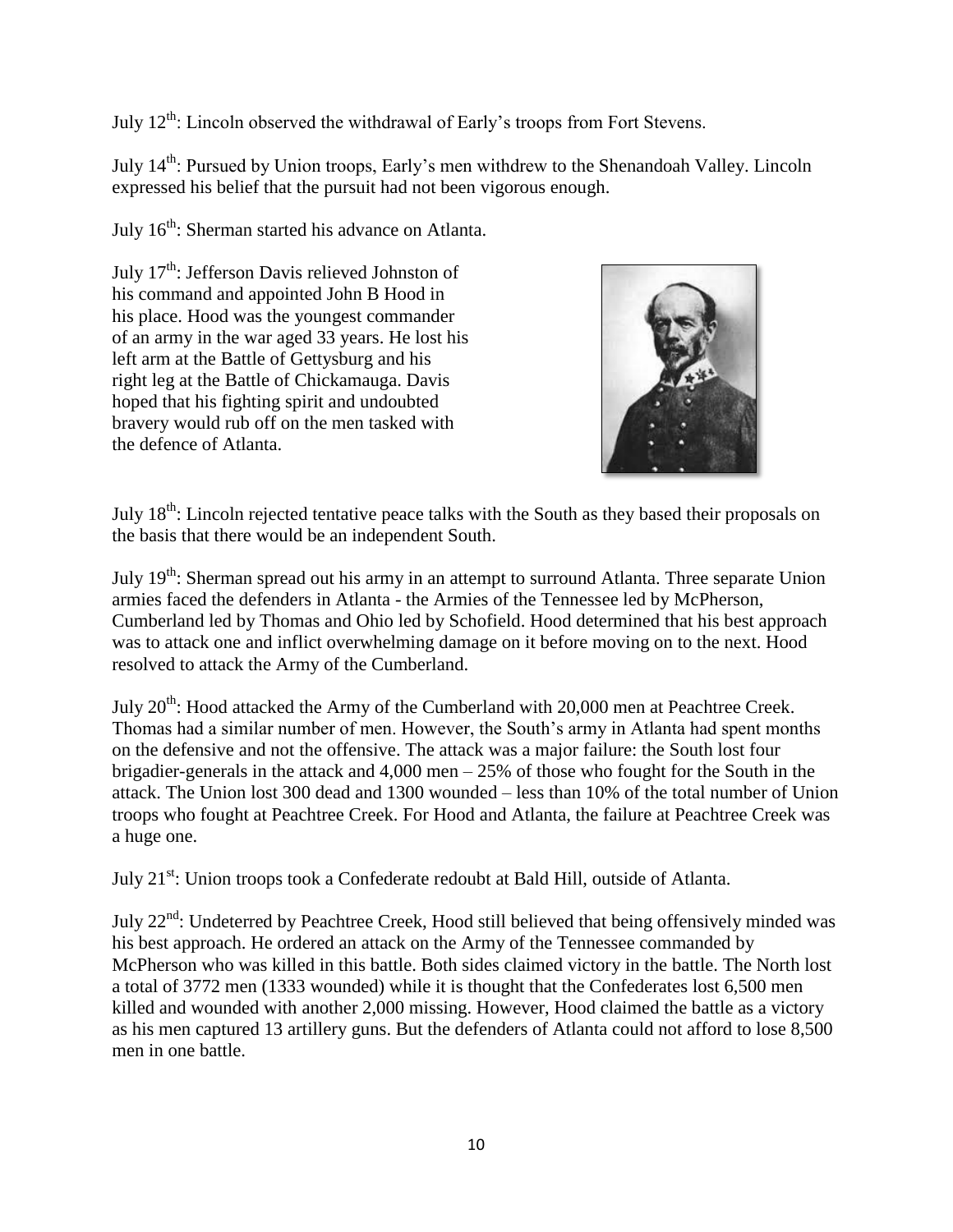July 23rd: Union forces suffered a major defeat at Kernstown losing 1,200 men (600 killed) and fled in disarray towards Bunker Hill, West Virginia.

July 27<sup>th</sup>: Sherman sent large cavalry units south of Atlanta to cut off the railways there.

July 28<sup>th</sup>: Hood attacked the Army of the Tennessee again. This was also a failure as the South lost 4,600 men while the Union lost just 500.

July 31<sup>st</sup>: Lincoln met with General Grant to discuss the war. Grant was acutely aware that Lincoln's political survival depended on how well the Union forces in the field were doing.

 In **August 1864**, Sherman started his attack on Atlanta. The Confederate general in the city was effectively surrounded. In an attempt to divert Sherman's attention away from Atlanta, a Confederate force attacked the Unionists at Jonesboro. What interested the North the most about this attack was the poor showing of the Southern troops who seemed to show little interest and resolve.

August  $9<sup>th</sup>$ : Atlanta was attacked by artillery fire for the first time. Sherman had no intention of making a frontal assault on the city. He planned to surround the city as best as he could, ensure no trains could supply the city and thus starve it out.

August  $10^{th}$ : Confederate units tried to disrupt Sherman's supply line but he had already thought of that. Sherman had stockpiled supplies near to his front.

August  $11<sup>th</sup>$ : Sherman continued the bombardment of Atlanta while his troops dug towards the defenders trenches.

August  $18<sup>th</sup>$ : For the second time Grant refused an exchange of prisoners.

Sherman ordered an attack on the Macon and Western railway.

August 23<sup>rd</sup>: Fort George surrendered to Union forces. Though the port of Mobile remained In Confederate hands, the North controlled the bay. As such, Mobile could not operate as a port. Therefore the only working port left to the Confederates was Wilmington in North Carolina.

August  $26<sup>th</sup>$ : Hood was effectively cut off in Atlanta.

August 27<sup>th</sup>: Sherman's army effectively surrounded Atlanta. A few railways still existed but they would have been unable to supply the whole city nor would they have been able to supply Hood's army.

August  $28<sup>th</sup>$ : Sherman further tightened his grip on Atlanta by destroying ten miles of the West Point Road that led from Atlanta to the Alabama state line.

August  $30<sup>th</sup>$ : The railway from Atlanta to Montgomery was cut. Now the city only had one railway to serve it, from the city to Macon.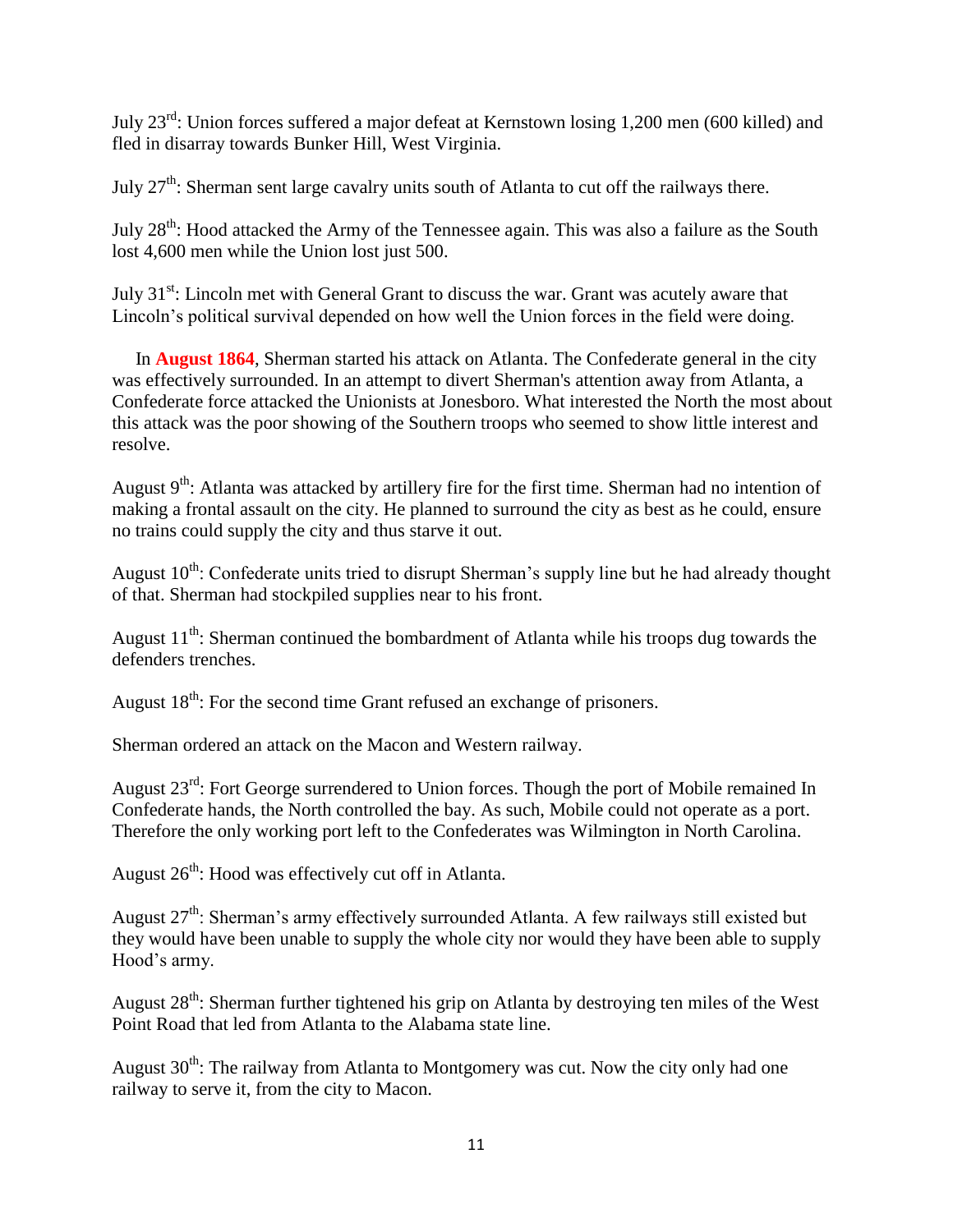August  $31<sup>st</sup>$ : General George McClellan was nominated the Democrat Presidential candidate for the November election.

Source: [http://www.historylearningsite.co.uk/Jun \(July, August\) -1864-civil-war.htm](http://www.historylearningsite.co.uk/Jun%20(July,%20August)%20-1864-civil-war.htm) (Accessed May 21, 2014).

#### **\*\*\*\*\* USPS Announces 2014 Civil War Commemorative Stamp Design \*\*\*\*\***

 In 2011, the US Postal Service began issuing a pair of commemorative stamps to commemorate the sesquicentennial of the Civil War. The first set (1861) illustrated Fort USPS Civil War commemorating Fort Sumter and The First Battle of Bull Run. The Civil War 1862 set reflected the Battles of New Orleans and Antietam followed by (1863) the Battles of Vicksburg and Gettysburg.

 The Postal Service has released the design for the current year issue (1864) which will be issued in the now familiar forever (current rate) design of a pair of stamps with an illustration and appropriate quotes and a total of 12 forever stamps to a double-sided commutative pane.

 The 2014 stamps will be issued on 30 July and contain illustrations of the Battle of Petersburg (16 June '64 – 3 April '65) and the Battle of Mobile Bay (5 August '64). With first day ceremonies in both Petersburg and Mobile, stamps should be available at your local post office the following day or by 1 August at the latest.

#### **Bruce Patterson**

#### **\*\*\*\*\* Trivia Questions for July & August \*\*\*\*\***

**1 –** The third Confederate Conscription Act of February 1864 established what ages for service in the Confederate Army? The first conscription law has called for all men between 18 and 35. In 1862, the age was raised to 45. The 1864 act raised the age to 50. The Confederacy was being bled to death.

**2 –** Where and when was a sitting president of the United Sates subjected to direct fire from an enemy combatant? At Fort Stevens on July 12, 1864, President Lincoln stood atop a parapet to observe Jubal Early's attack against the Washington defenses. Confederate sharpshooters directed fire against those exposed on that parapet. A young Union officer supposedly offered advice to Mr. Lincoln. "Get down, you damn fool!"

 That young officer was Oliver Wendell Holmes Jr. – future justice on the United States Supreme Court from 1902-1932.

**3 –** On June 15, 1864, units of Grant's army arrived before Petersburg in a move that gained the advantage over Lee's Army of Northern Virginia. General William (Baldy) F. Smith led 10,000 Union soldiers in an attempt to overwhelm the Confederate defenders before Lee could move his army south of the James River. Who led the successful defense of the Confederate positions? **P.G.T. Beauregard** may have performed the most successful efforts of his career as he cobbled